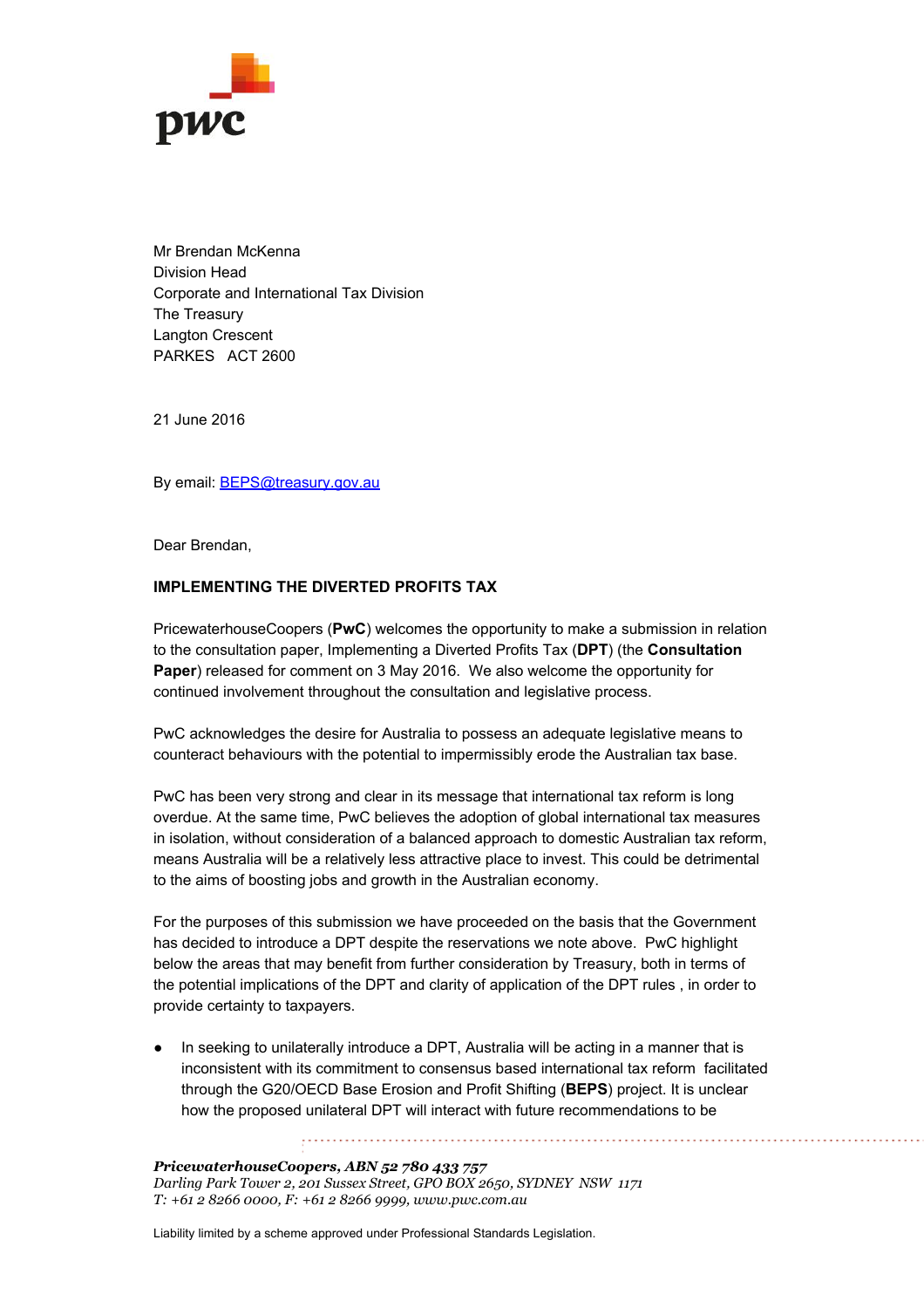

provided as part of the ongoing BEPS project. PwC recommends that Treasury fully consider the implications of departing from global consensus.

- Given the unique nature of this type of law, we recommend that the DPT legislation is very clearly drafted, such that taxpayers do not need to have significant regard to ATO guidance in order to comply.
- The purpose of the DPT is not explained clearly in the Consultation Paper. We believe it is critical that the "target" of the DPT is clearly articulated and reflected in the design of the legislation. For example, if the purpose of the DPT is to "increase compliance ...with their corporate tax obligations" and "encourage greater openness with the ATO" then the measures should include a clear gateway test to confine the DPT to those specific circumstances which are of concern. This should ensure that the DPT does not unnecessarily add to the cost, complexity and uncertainty for all taxpayers with international operations.

However, if there is an intention to expand the operation of Part IVA and/or the transfer pricing rules (eg beyond those stipulated by the OECD and already adopted by Australia) this should be clearly explained and the DPT should be designed to reflect those objectives.

- Careful consideration should be given to the operation of the DPT and dispute resolution mechanisms, in particular treaty based mutual agreement procedures. This is particularly important given the proposed DPT is a unilateral action of a punitive nature.
- Australia's income tax system is based on a system of self-assessment and the proposed upfront payment of a DPT liability represents a significant departure from this principle.
- The interests of fairness require that an exposure draft of the new law should be available well in advance of the proposed application date of 1 July 2017. Ample time should be provided for public consultation and for taxpayers to prepare for the DPT, including where necessary, restructuring to avoid the DPT. At a minimum, a well developed robust exposure draft of the new law and accompanying explanatory material should be publicly available before 31 December 2016.
- We understand the new DPT is intended to be "based on the second limb of the UK's DPT" although we highlight our comments above in relation to the lack of clarity in the Consultation Paper concerning the purpose of the DPT in an Australian context. Having regard to our UK firm's experience we have identified a number of specific instances where clarity in drafting will be required in order to avoid undue uncertainty in the application of the new law. Paragraph 52 of the Consultation Paper anticipates that the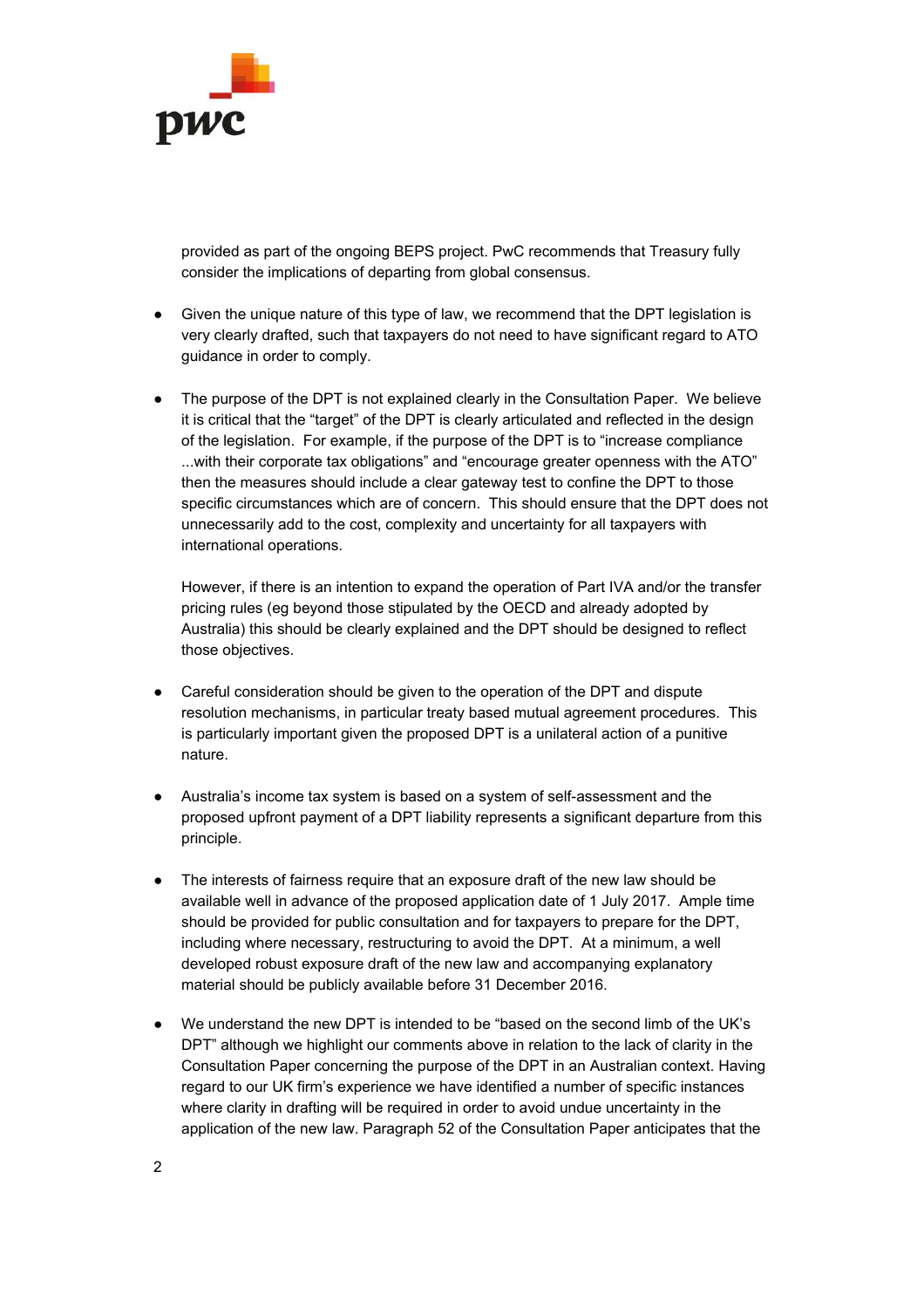

ATO will provide guidance on a range of issues to assist taxpayers to determine if they fall within the DPT. We have outlined at **Appendix A** some issues that we consider would benefit from clarification in developing the new DPT rules.

● PwC is concerned that the potentially complex nature of the DPT rules could unnecessarily lead to a significant increase in red tape and compliance costs for both taxpayers and the ATO. To counter this, PwC considers it is appropriate to introduce a number of limited exceptions to the new DPT. In **Appendix B** we have outlined a number of potential exceptions which we suggest be considered (in the context of a clearly stated purpose of the DPT in an Australian context - refer earlier comments).

\* \* \* \* \*

We look forward to the opportunity of discussing our submission with you in further detail. In the interim, if you have any questions please contact Michael Bersten on (02) 8266 6858, Robert Hines (02) 8266 0281 or Greg Weickhardt (03) 8603 2547.

Yours sincerely

 $\sqrt{d_{\infty}}$ 

Michael Bersten **Nichael Bersten** Robert Hines Greg Weickhardt Legal Partner **Partner** Partner Partner Partner Tax Controversy **Global Tax** Global Tax Global Tax

 $\mathscr{A}$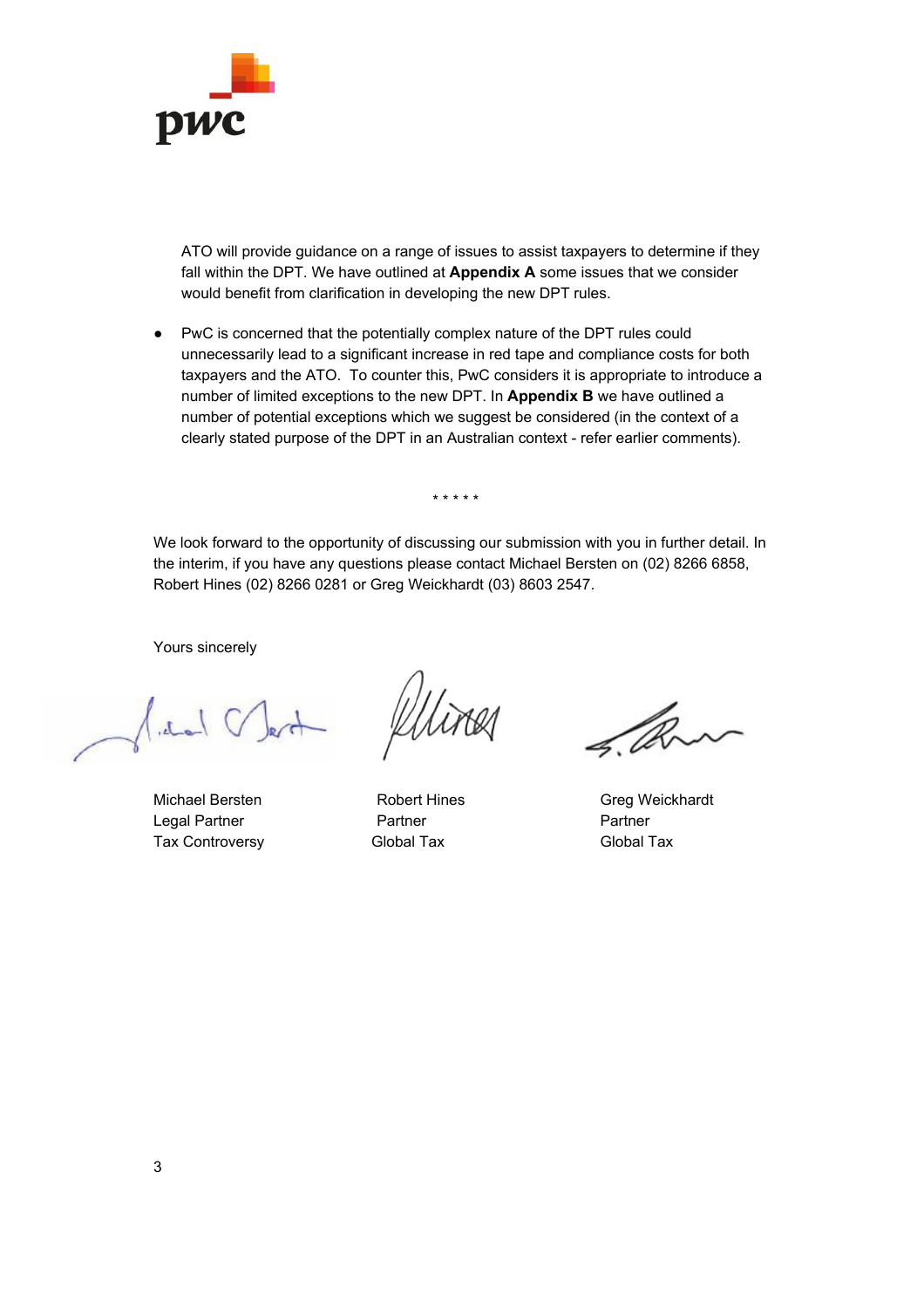

## **Appendix A: Additional clarification**

We have set out below a number of areas where we believe additional clarification will be important in developing the new DPT rules:

- 1. **80% rate:** The adoption of an arbitrary 80% rate of a corresponding Australian tax reduction, in determining whether there is an effective mismatch requirement, will not eliminate a significant proportion of transactions from the potential application of DPT, given Australia's relatively high income tax rate. It is submitted that a lower threshold would be more appropriate (to, inter alia, reduce a significant compliance burden and facilitate procedural and administrative certainty, for low-risk transactions). Whilst the UK has adopted an 80% threshold it is noted that the UK's current corporate tax rate is 20% (reducing to 17% by 2020), meaning that the UK DPT only has prima facie application to transactions with trading partners with a headline corporate tax rate of less than 16% (13.6% by 2020).
- 2. **Effective tax mismatch calculation**: The law should be clear as to how the tax liability of the related party is calculated for the purposes of applying the effective tax mismatch requirement, including expenses and allowances that can be claimed. Specific items we recommend should be addressed are tax losses, tax consolidation, tax transparent entities (including entities treated as transparent by US check-the-box rules), depreciation and amortisation deductions. The law should also make clear that an effective mismatch does not arise where the income of the related party is attributed for controlled foreign company (CFC) purposes - refer also to discussion in Appendix B in relation to exempt/concessionally taxed entities.
- 3. **Quantification of nontax financial benefits**:Clarity within the legislation and examples in the explanatory material will be required in order to provide taxpayers with certainty in terms of quantifying the non-tax financial benefits of a transaction (or series of transactions), particularly in light of the fact that the ATO may issue DPT assessments seven years after the relevant income year (which itself could be many years after a transaction or series of transactions was established). Having regard to the UK DPT law and transfer pricing principles we consider the assessment of non-tax financial benefits should include functions/staff contribution, economic value relating to the ownership of assets and the economic value of risks borne and managed. In this regard, PwC considers that the administration of the DPT would be improved if taxpayers were able to obtain certainty about the non-tax financial benefits of a transaction (or series of transactions), through a Private Binding Ruling or Advanced Pricing Arrangement (prior to a DPT assessment being issued).
- **4. Existing Advance Pricing Arrangements (APAs) and settled Part IVA audit positions**: The new law should confirm that existing APAs or settled Part IVA audit positions will not be disturbed by the DPT**.** We believe that the ATO should issue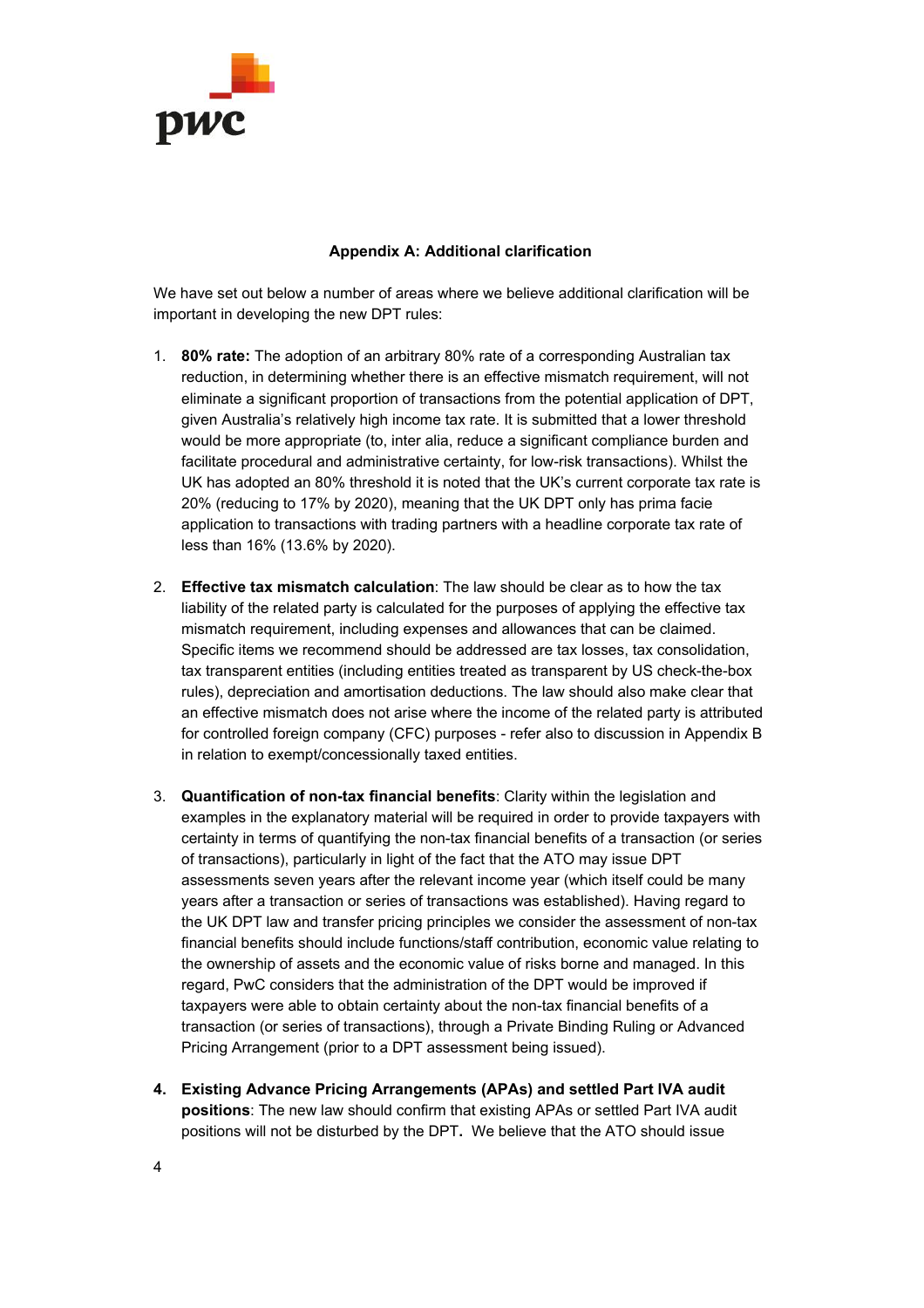

confirmation that the prospect of a new DPT will not preclude taxpayers from entering into (or renewing) APAs with, where necessary, sign-off in relation to Part IVA (including MAAL and/or DPT). Of course, APAs will continue only to be available to taxpayers that are co-operative and transparent with the ATO in accordance with existing practice.

In addition, we believe that the ATO will need to devote substantial additional resources to this area because we are expecting a substantial increase in the demand for private rulings, APAs and MAP disputes.

We view this as critical principally because taxpayers must be given an avenue to address the enormous uncertainty that will be created by the DPT given its currently proposed broad scope.

- **5. Availability of MAP:** We understand that the DPT will be inserted into Part IVA in an endeavour to abrogate Australia's existing tax treaty obligations. We believe it is important that the law confirms the expectation that tax treaty MAP procedures will be available to taxpayers despite the potential DPT treaty override.
- **6. DPT Assessment process:** The ATO should be accountable for ensuring any DPT assessments have a sound basis in light of the Part IVA and transfer pricing rules. Our view is that this should apply to both provisional and final assessments, but at a minimum this must apply to final assessments. In particular, the ATO's assessments must be subject to rigorous internal review and signoff processes. There should also be safeguards in place to ensure there is adequate supervision and review of the ATO's investigations leading up to the issuance of an assessment (to ensure the ATO has taken due care in its information gathering and analysis of the taxpayer's situation). Such checks and balances should also ensure that a DPT assessment is only issued where it is justified - for example, we do not consider that a DPT assessment should be issued where a Part IVA adjustment or transfer pricing adjustment may be more appropriate. A thorough and robust internal review process is particularly warranted given the proposed significant departure from the existing assessments process under the *Income Tax Assessment Act 1936* (ITAA 36), and the taxpayer's inability to object against the assessment for at least 12 months.

In this regard, we consider that the new law should confirm that taxpayers will continue to have access to the General Anti Avoidance Rules (GAAR) panel process, as set out in Practice Statement 2005/24, "Application of General Anti-Avoidance Rules". The policy intent reflected in PS LA 2005/24 is to provide an adequate check on the application of the GAAR, given the serious nature of the determination and the requirement of a full, careful and objective review of the relevant facts before such a determination is made. We assume that the GAAR panel process will continue to apply as the DPT is intended to be a GAAR. We welcome clarity on how the GAAR process will interact with the DPT assessment process.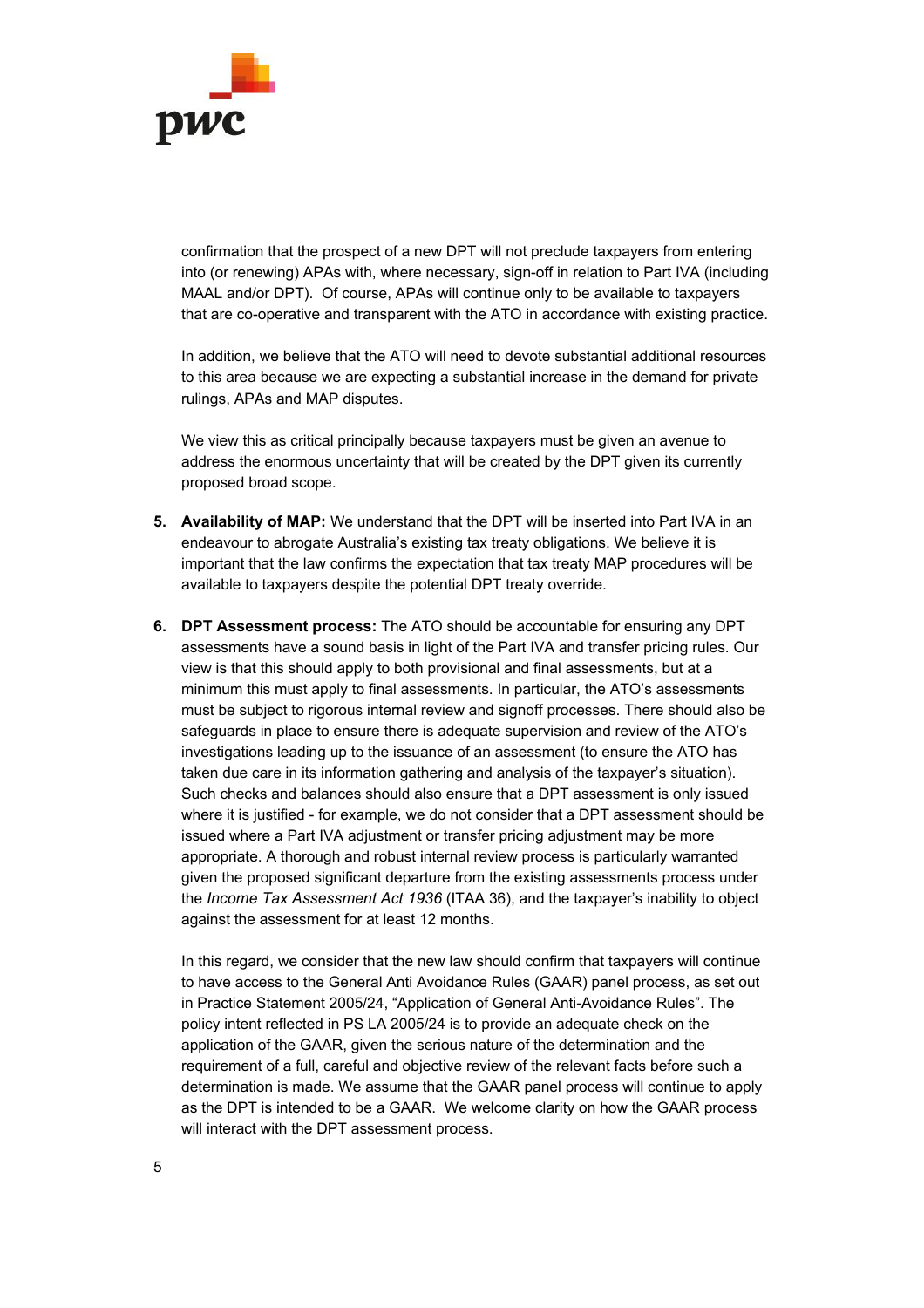

We would similarly welcome confirmation that Practice Statement 2015/3, "Approval process for the application of subsections 815-130(2) to 815-130(4) of the *Income Tax Assessment Act 1997",* will continue to be followed by the ATO in respect of arm's length conditions in relation to cross border transfer pricing that the Commissioner considers to be subject to the DPT.

**7. DPT Administrative process**: It is of concern that the administrative procedure does not follow the normal assessment process under the ITAA 36 and the objection and review process under Part IVC of the *Taxation Administration Act 1953*. We consider that this aspect of the proposed law can be amended without undermining the overall policy intent of the proposed law. We consider that it would be simpler, more efficient and more certain for the ATO to administer the DPT through the existing assessment and objection framework, given that this framework has been subject to judicial scrutiny and includes checks and balances for all Part IVA matters including the new section 177DA. We do not consider that the justification for issuing DPT assessments outside the existing assessment and objection framework is made out or warranted.

In particular, there is a risk that the issue of a DPT assessment outside the normal assessment process established by Part IV of the ITAA 36 may result in double taxation. We question whether the current law sufficiently guards against the possibility of double taxation by way of assessment under the normal assessment process in Part IV of the ITAA 36 and a simultaneous assessment on the same amount of income under the DPT. We assume that this is not Treasury's intention but this is not made explicit in the Consultation Paper. For the avoidance of doubt, we suggest that this position be clarified to confirm that the same amount cannot be taxed under Part IV and the DPT. If the new law proceeds on the basis that DPT assessments are issued outside the framework of Part IV, it is critical that this position be clarified.

We also suggest that the proposed law confirm that section 177F(3) of the ITAA 36 will continue to apply to DPT assessments.

If the Commissioner still considers that DPT assessments should be issued outside the existing framework, we would expect that the new law would clarify the checks and balances that will be in place within the ATO to ensure that the broad discretion granted to the Commissioner is not misused.

We also believe it is necessary for the draft legislation to confirm how existing established procedures will integrate with the administration of the DPT. In addition to the integration of APAs and existing Part IVA audits into the DPT process, PwC considers that the following areas require administrative and procedural certainty: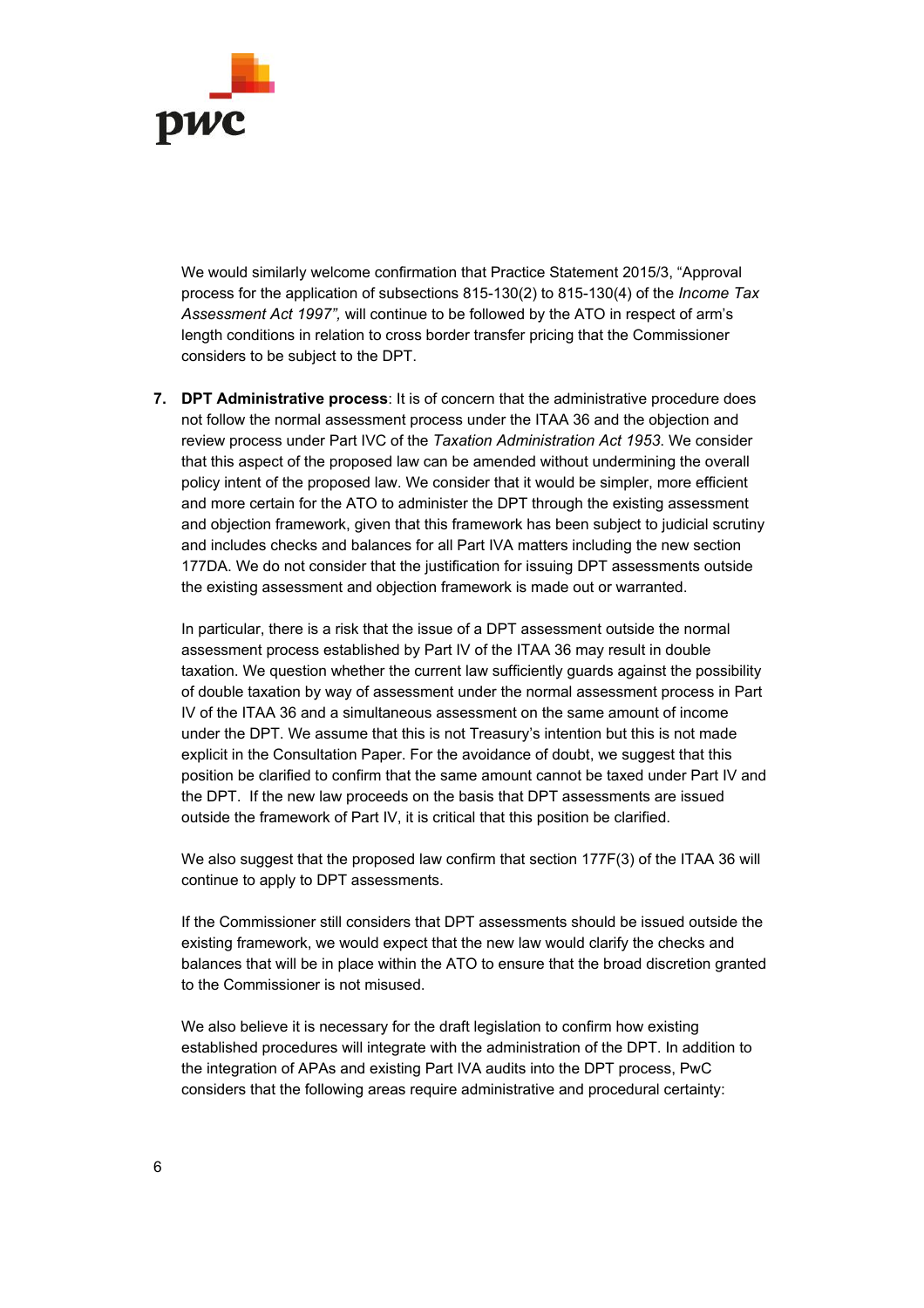

- a) *Private Binding Rulings* it is not clear from the new law how the PBR process integrates with the DPT process. PwC considers that there is a critical role for PBRs in the administration of the DPT. For example, taxpayers could obtain certainty about the non-tax financial benefits of a transaction (or series of transactions) before a final DPT assessment is issued through a PBR. We consider that the Commissioner should confirm how the PBR process will interact with the DPT.
- b) *Payment arrangements* the review and assessment process in Appendix A2 of the Consultation Paper anticipates payment in full of the DPT assessment within 21 days. The DPT should clarify whether taxpayers are entitled to enter into payment arrangements or 50/50 arrangements in relation to DPT liabilities.
- c) *Interest* the new law should clarify the interest rate to be charged on provisional and final assessments as well as reimbursements of DPT.
- d) **Penalties** the Consultation Paper is silent on the application of penalties in relation to DPT assessments. Given that the proposed legislation anticipates a significant departure from the existing assessment and review framework, we consider it necessary for the new law to confirm how the penalty regime will apply to the DPT.

As an overall comment, we note that integrating established processes such as the PBR process and payment arrangements into the DPT will likely result in increased legal and administrative complexity. For these reasons, we do not think that the significant departure from the established assessment and objections process is warranted or desirable.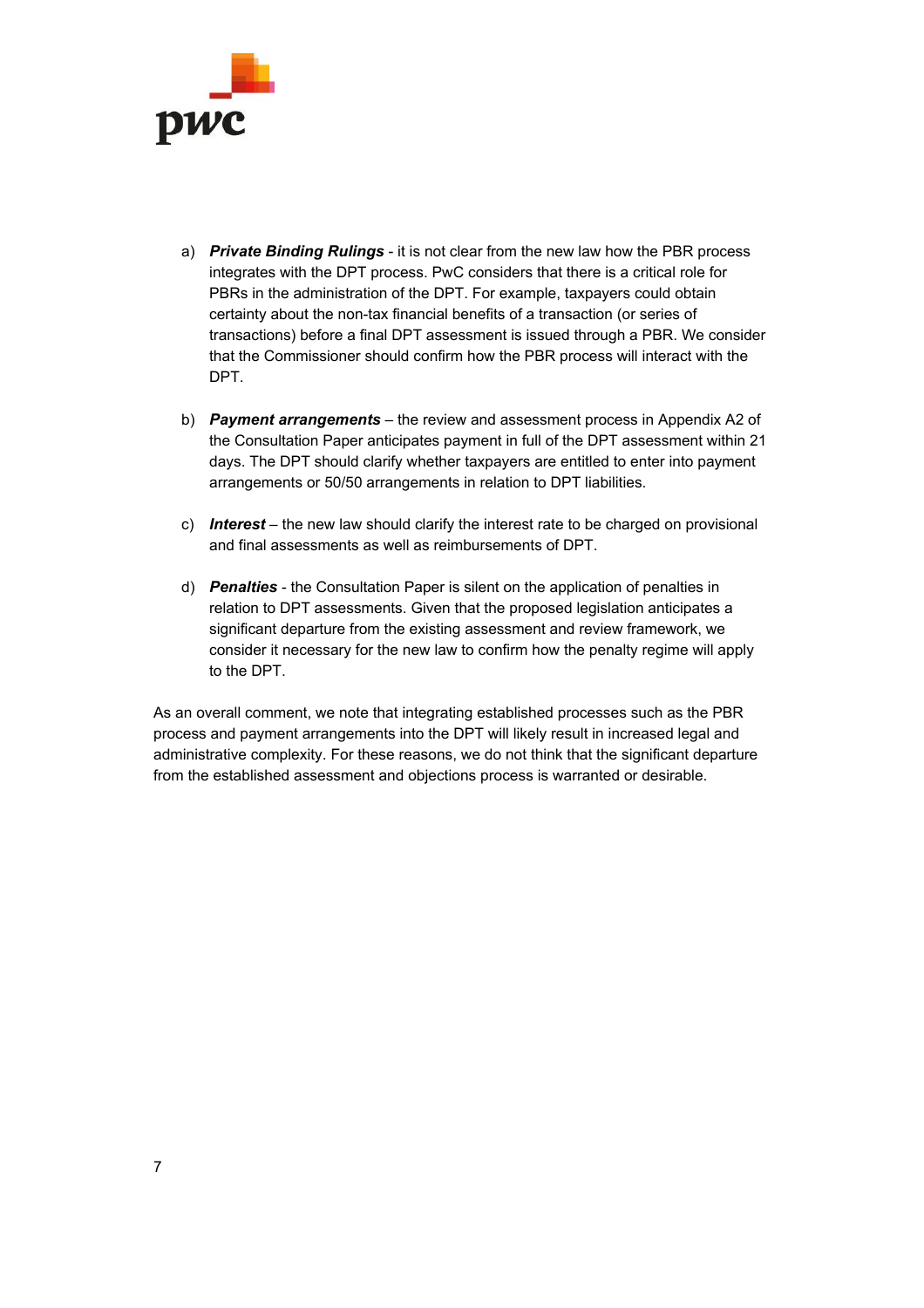

## **Appendix B: Recommended exclusions from DPT rules**

We have recommend consideration be given to exempting certain transactions and persons from the DPT, as summarised below:

**1. Financing Arrangements**: Financing arrangements are already subject to a number of existing integrity measures including debt/equity characterisation, TOFA, thin capitalisation, the withholding tax regime, the transfer pricing regime, the general anti-avoidance rule in Part IVA and the CFC regime. Further, financing will also be subject to the proposed anti-hybrid measures. It is PwC's view that these measures are sufficient to address any concerns relating to the diversion of profits in relation to financing arrangements and that to overlay a potential application of the DPT to financing will involve an undue level of complexity and uncertainty (and noting the UK DPT includes a similar exemption for financing arrangements).

We believe that an exemption for financial arrangements (as defined under Australia's TOFA regime) is a simpler and more logical than the approach set out in paragraph 34 of the Discussion Paper. For example, paragraph 34 does not seem to apply in relation to taxpayers that do not comply with the thin capitalisation safe harbour (eg world wide gearing or arm's length debt tests) which would seem to be inconsistent with section 815140 *Income Tax Assessment Act 1997.* It is also not entirely clear that the restriction to adjusting only the price of debt applies to deposits (as well as borrowings). In addition, without an exemption for financial arrangements, DPT questions could arise in circumstances where an Australian company provides equity funding to a related party in any country with a tax rate of less than 24% (viz this could be viewed as diverting profits from Australia to that "low tax" country).

This approach of providing an exemption for financial arrangements is also consistent with the MAAL which excludes debt and equity interests (refer s177A(1) ITAA 36 definition of "supply").

- **2. Exempt/concessionally taxed entities:** Clearly, the DPT should not nullify existing concessions that reflect intended policy outcomes. Accordingly, a mismatch exemption should be included in respect of such concessions or exemptions, including those available to foreign government bodies, charities, pension funds, super funds and sovereign wealth funds. Consideration should also be given to implications for the managed investment trust regime, the proposed collective investment vehicle regime and the offshore banking unit regime (amongst others).
- **3. DPT Gateway:** According to the Consultation Paper, the DPT will "increase compliance by large multinational enterprises with their corporate tax obligations in Australia, including under our transfer pricing rules and encourage greater openness with the ATO, address information asymmetries and allow for speedier resolution of disputes". It